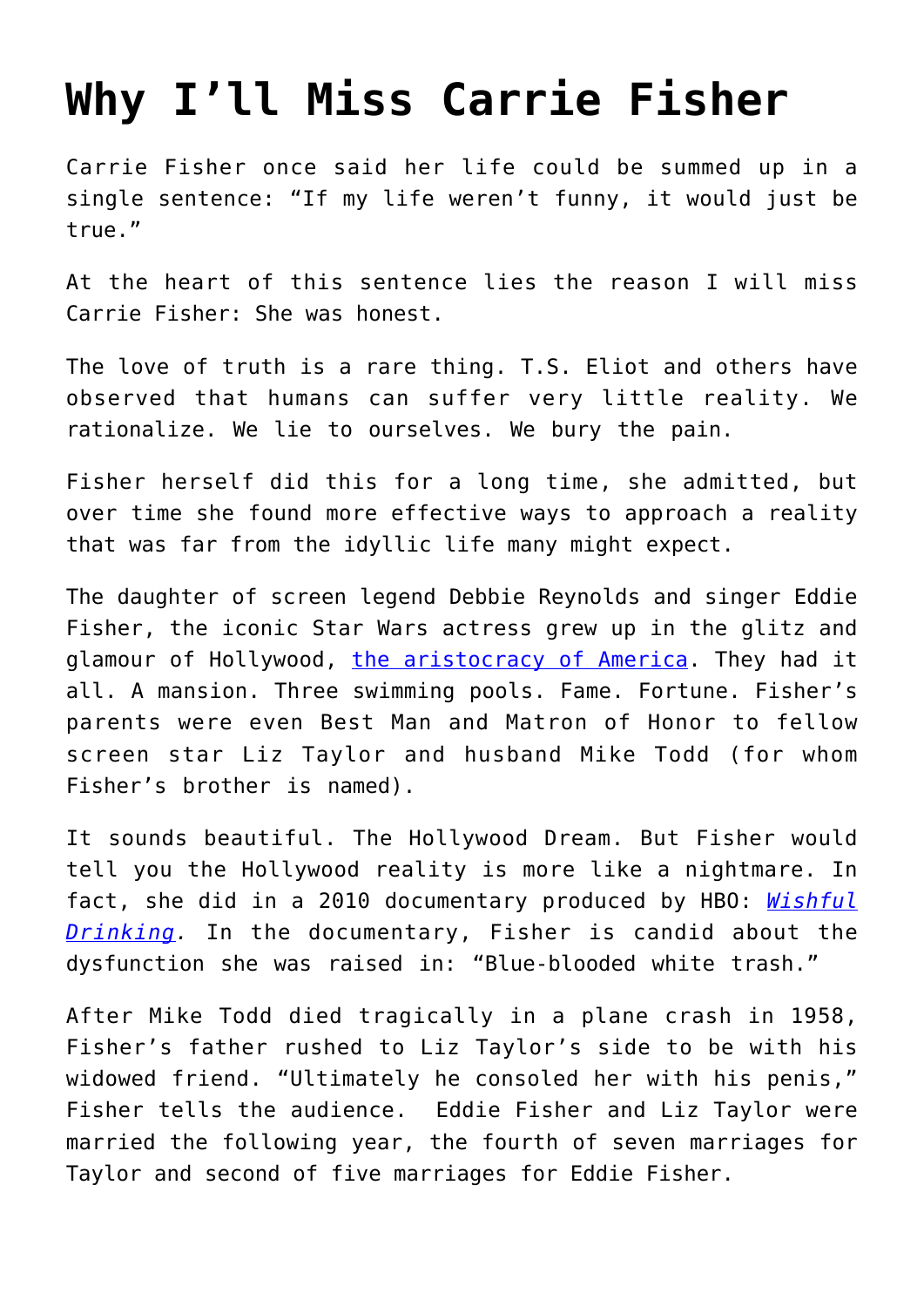Reynolds married Harry Karl in 1959, ex husband of Marie "the Body" McDonald, who was married nine times (twice to Karl) before she got addicted to pain killers and took her own life 1965 at age 42. McDonald's children were taken in by Fisher's family. (The "crazy one," Fisher said, was placed in her room.)

Fisher's mother again remarried in 1984, this time to Richard Hamlett, whom Fisher calls "a sociopath" who blew all of his own money, then her mother's. Ms. Reynolds liked him enough, however, to encourage her daughter to procreate with her husband, according to Fisher, saying her mother believed the child would have "the most beautiful eyes."

"And it was not brought up once or twice like a normal mother would," Fisher said to laughter.

And that's the amazing part. Fisher doesn't sound bitter about the dysfunction she grew up in. She's simply being honest about it and neutralizing it with comedy.

Fisher's father might have went bankrupt four times, she said, but he was a very charming man. "There was a reason he was